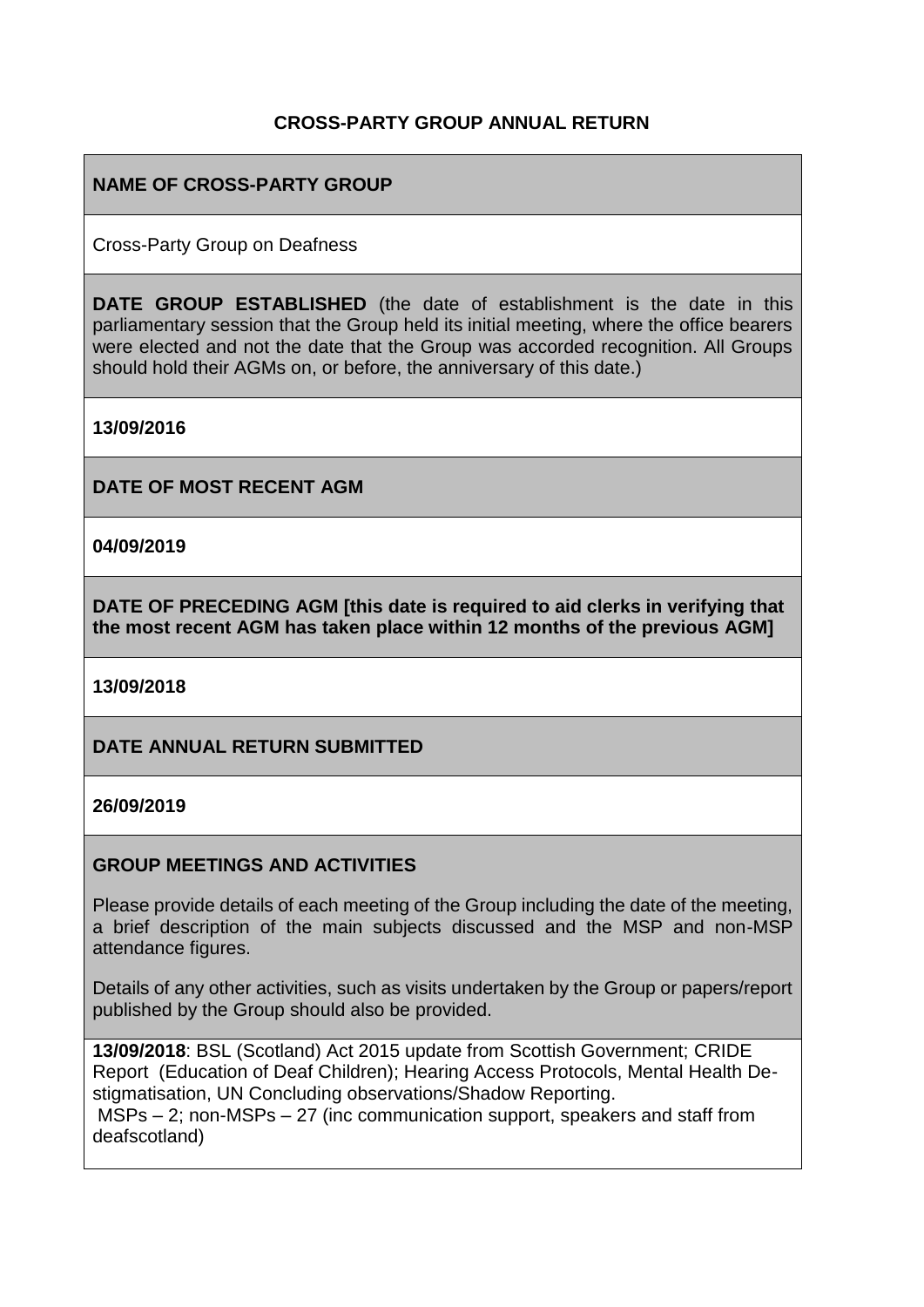**05/12/2018:** Veteran/Hearing Loss, Participatory Budgeting/Access to Democracy. Reports from attendees. Not quorate meeting. No MSPs- 24 participants including speakers, deafscotland staff and communication support staff).

**20/03/2019**: BSL Plans, Teachers of the Deaf**,** Access and Participation – non BSL users, RCSLT Guidelines for specialist provision, See Hear developments, Paediatric Audiology (postponed). 2 MSPs, 21 non MSPs including communication support staff, deafscotland staff and speakers.

**05/06/2019**: Not quorate. Access Services/Sign Language Interactions, Hearinglink update (postponed), What Matters to You Day/The ALLIANCE, Teachers of the Deaf/issues in West Lothian. I - MSP, 21 non MSPs including Communication support and deafscotland staff.

Next meeting 04th September 2019 will be reported at in the next annual return as it took place after the 2019 AGM

## **MSP MEMBERS OF THE GROUP**

Please provide names and party designation of all MSP members of the Group.

Mark Griffin MSP – Convenor (Scottish Labour)

Colin Beattie MSP – Vice Convenor (Scottish National Party)

Jenny Marra MSP (Scottish Labour)

Alison Johnstone MSP (Scottish Green Party)

Annie Wells MSP (Scottish Conservative and Unionist Party)

Neil Bibby MSP (Scottish Labour Party)

Rhoda Grant MSP (Scottish Labour Party)

### **NON-MSP MEMBERS OF THE GROUP**

For organisational members please provide only the name of the organisation, it is not necessary to provide the name(s) of individuals who may represent the organisation at meetings of the Group.

| <b>Individuals</b> | <b>Donald Richards</b><br>John Mitchell                                                                                                                                                                                                                     |
|--------------------|-------------------------------------------------------------------------------------------------------------------------------------------------------------------------------------------------------------------------------------------------------------|
| Organisations      | deafscotland (formerly Scottish Council on Deafness/SCoD)<br><b>Action on Hearing Loss</b><br>ATLA - Association of Teachers of Lipreading to Adults<br>BATOD - The British Association of Teachers of the Deaf<br><b>British Deaf Association Scotland</b> |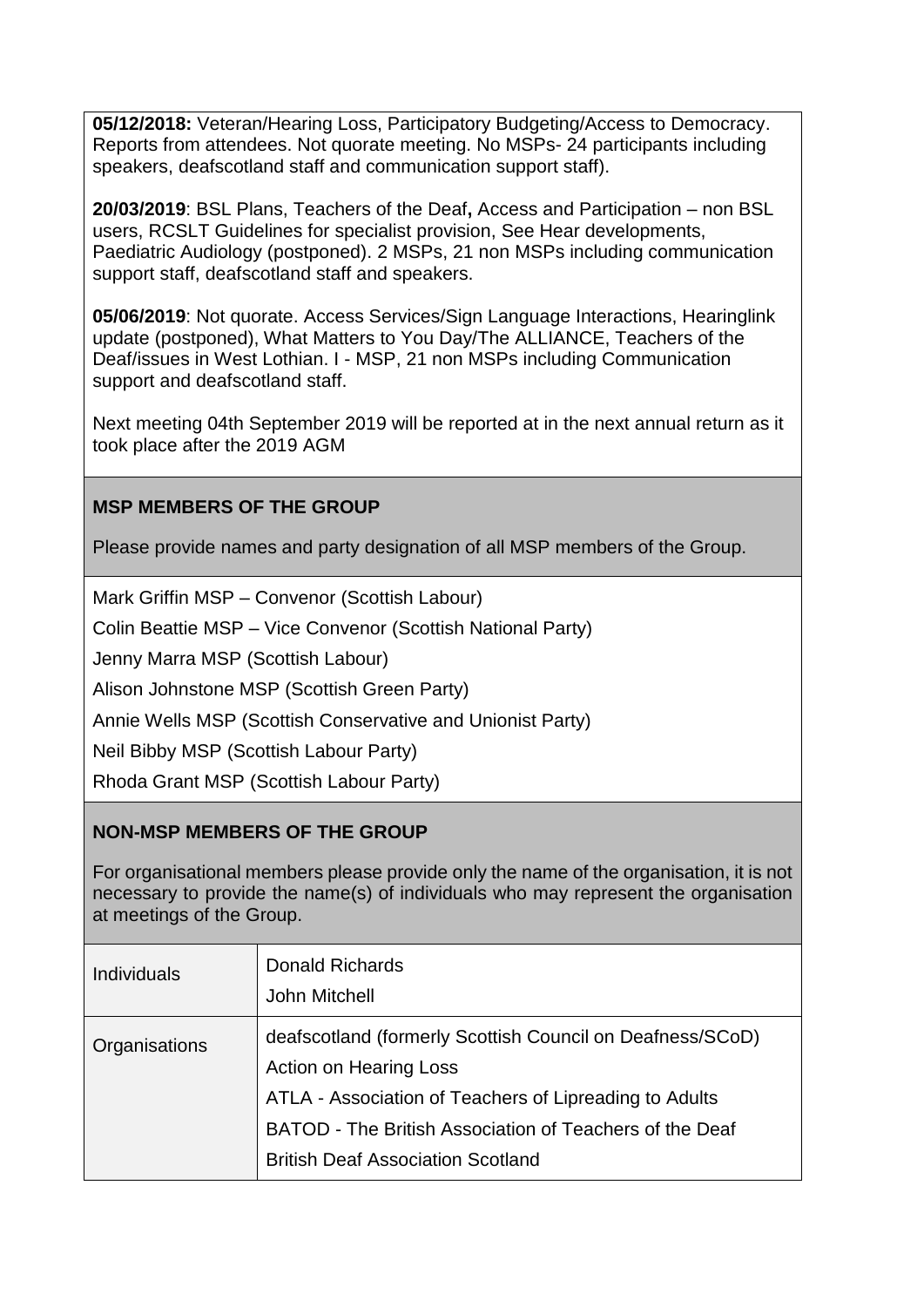| Deaf Action                                                |
|------------------------------------------------------------|
| <b>Deaf Connections</b>                                    |
| <b>Deaf Links</b>                                          |
| <b>Deafblind Scotland</b>                                  |
| D.E.A.F. - South Lanarkshire                               |
| Donaldson's School                                         |
| Dumfries and Galloway Hard of Hearing Group                |
| <b>Hearing Link</b>                                        |
| <b>Heriot-Watt University</b>                              |
| <b>Ideas for Ears</b>                                      |
| NDCS - National Deaf Children's Society                    |
| <b>NESS - North East Sensory Services</b>                  |
| RCSLT - Royal College of Speech and Language Therapists    |
| <b>Respect Me</b>                                          |
| SASLI - Scottish Association of Sign Language Interpreters |
| <b>Scottish Sensory Centre</b>                             |
| Signature                                                  |
| <b>SISG (Sensory Impairment Support Group)</b>             |
| <b>Tayside Deaf Forum</b>                                  |
| University of Edinburgh                                    |
| The Association of Sign Language Interpreters (ASLI)       |
| <b>NHS Highland Deaf Services</b>                          |
| Disability Agenda Scotland (DAS).                          |
| The ALLIANCE                                               |
| <b>Skills Development Scotland</b>                         |
|                                                            |

# **GROUP OFFICE BEARERS**

Please provide names for all office bearers. The minimum requirement is that two of the office bearers are MSPs and one of these is Convener – beyond this it is a matter for the Group to decide upon the office bearers it wishes to have. It is permissible to have more than one individual elected to each office, for example, co-conveners or multiple deputy conveners.

Mark Griffin MSP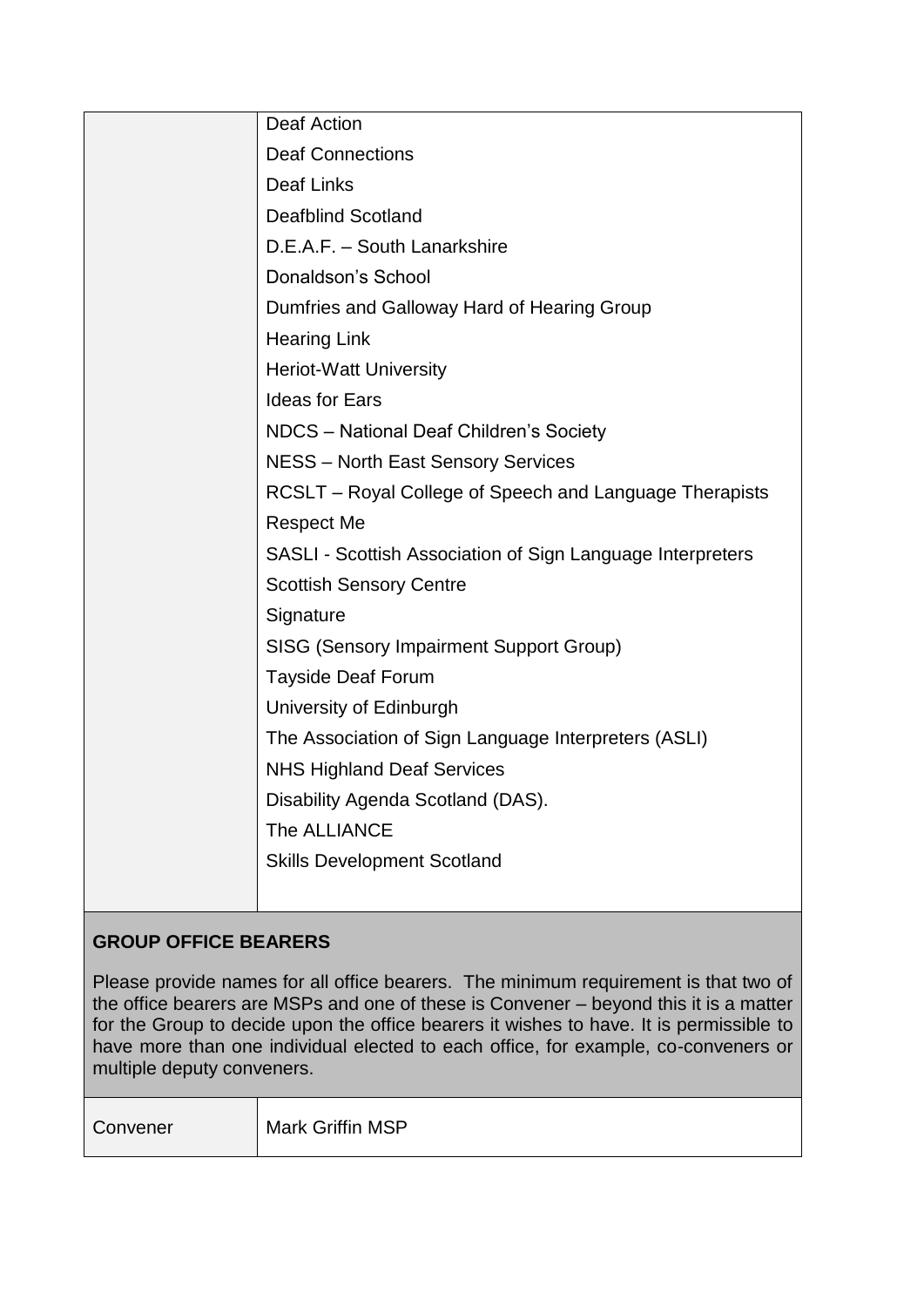| <b>Deputy Convener</b> | <b>Colin Beattie MSP</b> |
|------------------------|--------------------------|
| Secretary              | Janis McDonald           |
| Treasurer              | Janis McDonald           |

### **FINANCIAL BENEFITS OR OTHER BENEFITS RECEIVED BY THE GROUP**

Please provide details of any financial or material benefit(s) received from a single source in a calendar year which has a value, either singly or cumulatively, of more than £500. This includes donations, gifts, hospitality or visits and material assistance such as secretariat support.

Details of material support should include the name of the individual providing support, the value of this support over the year, an estimate of the time spent providing this support and the name of the organisation that this individual is employed by / affiliated to in providing this support.

Groups should provide details of the date on which the benefit was received, the value of the benefit and a brief description of the benefit.

If the Group is not disclosing any financial information please tick the box to confirm that the Group has considered the support received, but concluded it totalled under the threshold for disclosure (£500).

The group does nor raise any additional funding. The costs for secretariat are met by deafscotland: equivalent of approx. £2,000 per annum for the administrative support through clerical and Chief Officer time. The costs for communication support are also met by deafscotland: cost approx. £2,800 per annum.

### **SUBSCRIPTION CHARGED BY THE GROUP**

Please provide details of the amount charged and the purpose for which the subscription is intended to be used.

N/A- it is under review and will be discussed at the next meeting.

### **CONVENER CONTACT DETAILS**

Name Mark Griffin MSP